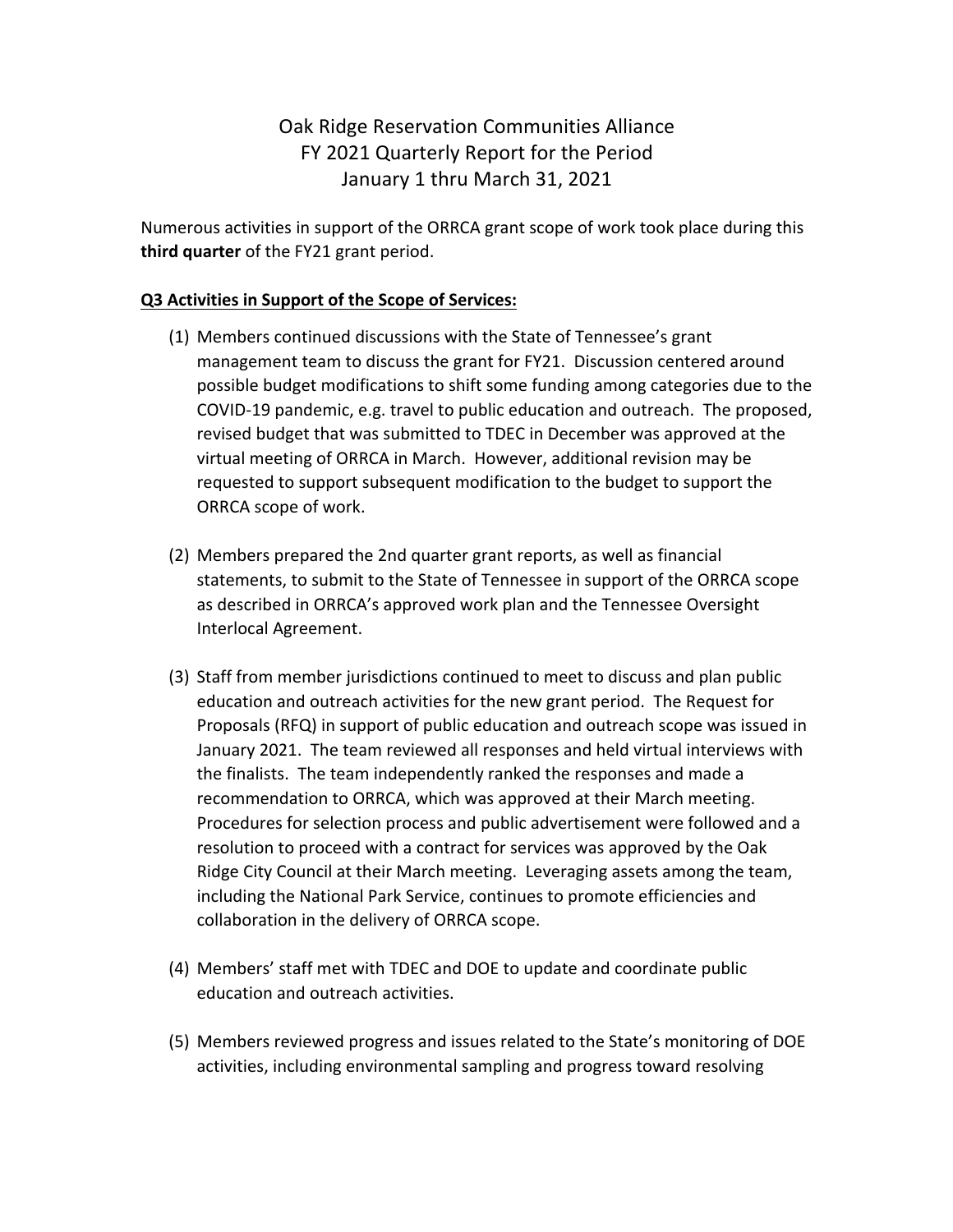disputes and achieving Federal Facilities Agreement milestones.

- (6) Members continued to monitor studies and activities related the DOE's proposed plan for the Environmental Management Disposal Facility (EMDF). Members continue to urge community engagement of all parties, particularly with respect to waste acceptance criteria and discharge limits.
- (7) ORRCA members continued to participate in detailed planning for DOE's annual Intergovernmental Meeting, which was held virtually in November 2020. A decision whether to hold an in-person meeting, likely in Nashville, or to develop another virtual meeting is expected soon. The National Governor's Association continues to serve as the key planning organization, along with the Energy Communities Alliance and other intergovernmental organizations working on DOE EM issues.
- (8) Members participated in virtual conferences with the State Historic Preservation Office, National Park Service, DOE, and others to review and discuss plans for the remainder of K-25 interpretation pursuant to the National Historic Preservation Act. A key discussion point was whether to pursue the construction of an equipment building at the site given that no authentic equipment was available to display.
- (9) Members continued to participate in virtual conference roundtable discussions about Workforce Development, COVID impacts, and potential opportunities and obstacles that could impact the DOE's Environmental Management program.
- (10) Members participated in virtual meetings with the stakeholder outreach team of the National Park service to discuss interpretive themes and plans for the Manhattan Project National Historical Park.
- (11) Members monitored for news about DOE's budget for FY2022, which contains funding for Oak Ridge DOE programs.
- (12) Members participated in meetings and planning for the proposed Oak Ridge Airport to be located at the East Tennessee Technology Park.
- (13) Members continue to participate in planning for the DOE National Cleanup Workshop, to be held in September 2021.
- (14) Members participated in numerous virtual meetings with DOE, Energy Communities, and other stakeholders to discuss nuclear waste management,